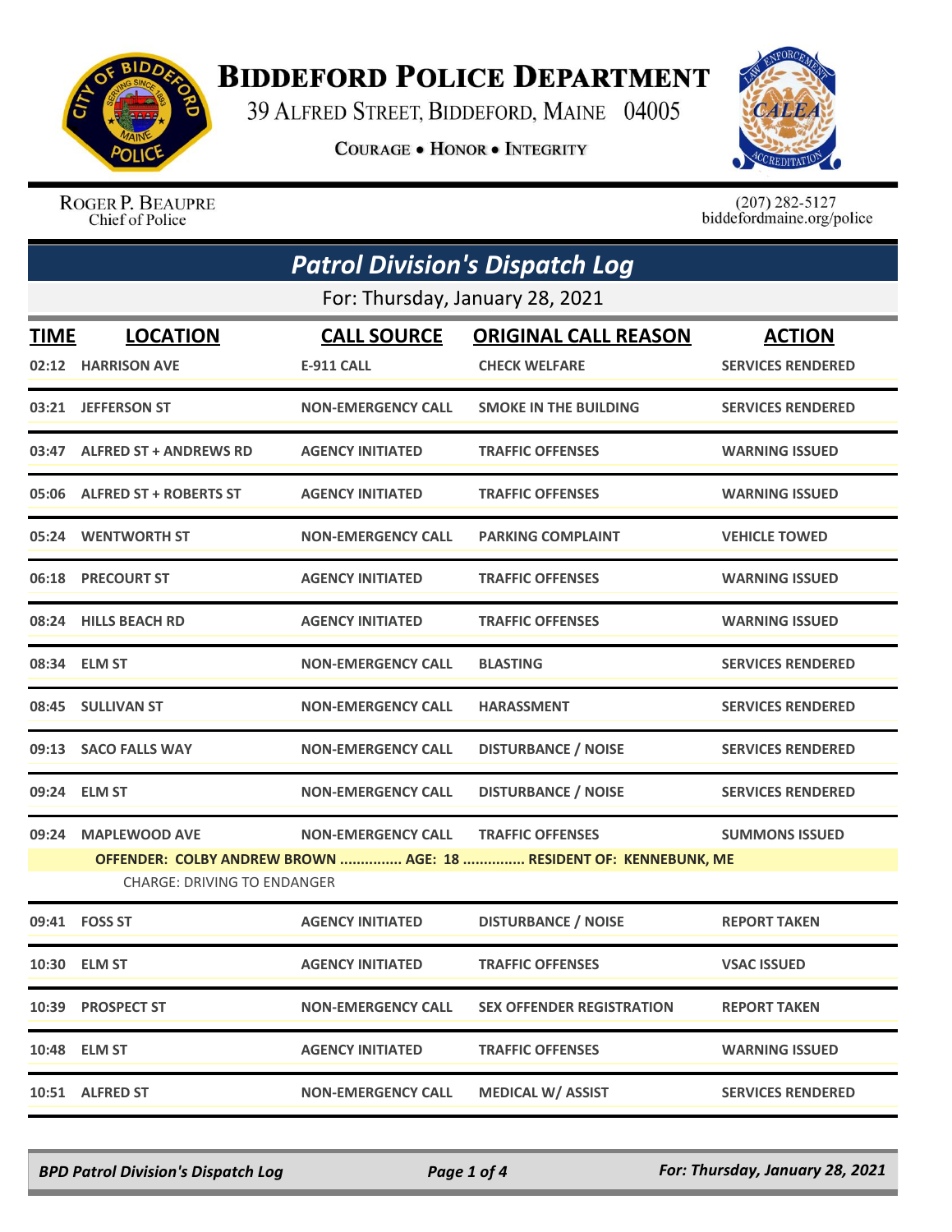| <u>TIME</u> | <b>LOCATION</b>                        | <b>CALL SOURCE</b>                                   | <b>ORIGINAL CALL REASON</b>                                     | <b>ACTION</b>                |
|-------------|----------------------------------------|------------------------------------------------------|-----------------------------------------------------------------|------------------------------|
|             | 11:00 ELM ST + DIGITAL DR              | <b>AGENCY INITIATED</b>                              | <b>TRAFFIC OFFENSES</b>                                         | <b>WARNING ISSUED</b>        |
|             | 11:01 GEORGE ST                        | <b>NON-EMERGENCY CALL</b>                            | <b>THEFT</b>                                                    | <b>REPORT TAKEN</b>          |
| 11:44       | <b>ELM ST</b>                          | <b>AGENCY INITIATED</b>                              | <b>TRAFFIC OFFENSES</b>                                         | <b>WARNING ISSUED</b>        |
| 11:56       | <b>COLE RD + ALFRED ST</b>             | <b>E-911 CALL</b>                                    | <b>WARRANT ARREST</b>                                           | <b>ARREST(S) MADE</b>        |
|             |                                        |                                                      | OFFENDER: ADAM MICHAEL PHILLIPO  AGE: 40  RESIDENT OF: SACO, ME |                              |
|             | CHARGE: VIOLATING CONDITION OF RELEASE | CHARGE: OPERATING AFTER HABITUAL OFFENDER REVOCATION |                                                                 |                              |
|             | <b>CHARGE: WARRANT ARREST</b>          |                                                      |                                                                 |                              |
| 11:58       | <b>ALFRED ST</b>                       | <b>AGENCY INITIATED</b>                              | <b>TRAFFIC OFFENSES</b>                                         | <b>WARNING ISSUED</b>        |
| 12:07       | <b>EDWARDS AVE + ALFRED ST</b>         | <b>AGENCY INITIATED</b>                              | <b>TRAFFIC OFFENSES</b>                                         | <b>WARNING ISSUED</b>        |
| 12:20       | <b>GREENFIELD LN</b>                   | <b>WALK-IN AT STATION</b>                            | <b>ASSIST OTHER AGENCY</b>                                      | <b>NEGATIVE CONTACT</b>      |
| 12:21       | <b>POOL ST</b>                         | <b>NON-EMERGENCY CALL</b>                            | <b>FRAUD / SCAM</b>                                             | <b>SERVICES RENDERED</b>     |
| 13:09       | MILE STRETCH RD + GILBERT PL           | <b>NON-EMERGENCY CALL</b>                            | <b>MENTAL ILLNESS CASES</b>                                     | <b>REPORT TAKEN</b>          |
| 13:43       | <b>ANDREWS RD</b>                      | <b>E-911 CALL</b>                                    | 911 MISUSE                                                      | <b>DISPATCH HANDLED</b>      |
| 13:43       | <b>CLIFFORD ST</b>                     | <b>E-911 CALL</b>                                    | 911 MISUSE                                                      | <b>SERVICES RENDERED</b>     |
| 13:43       | <b>BRADBURY ST</b>                     | <b>WALK-IN AT STATION</b>                            | <b>PAPERWORK</b>                                                | <b>SERVICES RENDERED</b>     |
| 13:45       | <b>MAIN ST + HILL ST</b>               | <b>NON-EMERGENCY CALL</b>                            | <b>ARTICLES LOST/FOUND</b>                                      | <b>SERVICES RENDERED</b>     |
| 14:06       | <b>MAIN ST</b>                         | <b>E-911 CALL</b>                                    | <b>ASSAULT</b>                                                  | <b>REPORT TAKEN</b>          |
|             | 14:36 WEST CUTTS ST                    | <b>NON-EMERGENCY CALL</b>                            | <b>FRAUD / SCAM</b>                                             | <b>REPORT TAKEN</b>          |
|             | 16:15 SIMARD AVE                       | <b>AGENCY INITIATED</b>                              | <b>PAPERWORK</b>                                                | <b>NEGATIVE CONTACT</b>      |
|             | 16:15 BACON ST                         | <b>E-911 CALL</b>                                    | <b>MEDICAL W/ ASSIST</b>                                        | <b>TRANSPORT TO HOSPITAL</b> |
|             | 16:21 ELM ST                           | <b>E-911 CALL</b>                                    | <b>MEDICAL W/ ASSIST</b>                                        | <b>TRANSPORT TO HOSPITAL</b> |
|             | 16:23 RIVER RD                         | <b>AGENCY INITIATED</b>                              | <b>TRAFFIC OFFENSES</b>                                         | <b>WARNING ISSUED</b>        |
|             | <b>16:23 BRADBURY ST</b>               | <b>WALK-IN AT STATION</b>                            | <b>FRAUD / SCAM</b>                                             | <b>REPORT TAKEN</b>          |
|             | 16:35 CLEAVES ST                       | <b>NON-EMERGENCY CALL</b>                            | <b>JUVENILE OFFENSES</b>                                        | <b>REPORT TAKEN</b>          |
|             | 16:36 POOL ST                          | <b>AGENCY INITIATED</b>                              | <b>TRAFFIC OFFENSES</b>                                         | <b>WARNING ISSUED</b>        |
|             | 16:45 SOUTH ST                         | <b>AGENCY INITIATED</b>                              | <b>TRAFFIC OFFENSES</b>                                         | <b>WARNING ISSUED</b>        |

*BPD Patrol Division's Dispatch Log Page 2 of 4 For: Thursday, January 28, 2021*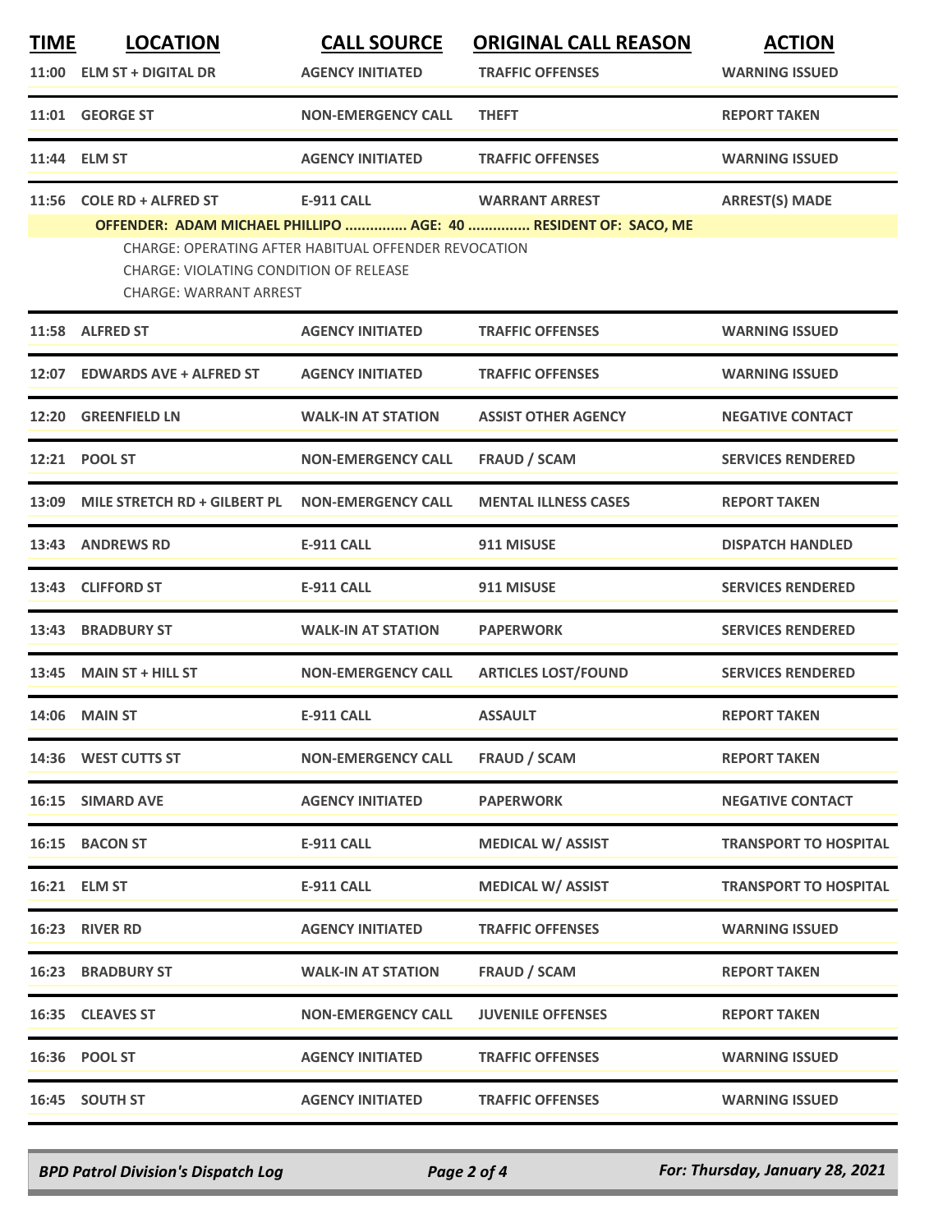| <b>TIME</b> | <b>LOCATION</b><br>16:47 WEST ST                                                             | <b>CALL SOURCE</b><br><b>NON-EMERGENCY CALL</b>            | <b>ORIGINAL CALL REASON</b><br><b>ANIMAL COMPLAINT</b>                                     | <b>ACTION</b><br><b>SERVICES RENDERED</b> |
|-------------|----------------------------------------------------------------------------------------------|------------------------------------------------------------|--------------------------------------------------------------------------------------------|-------------------------------------------|
|             | <b>16:50 MEDICAL CENTER DR</b>                                                               | <b>E-911 CALL</b>                                          | 911 MISUSE                                                                                 | <b>NO ACTION REQUIRED</b>                 |
|             | 17:00 ELM ST + GRAYSON ST                                                                    | <b>AGENCY INITIATED</b>                                    | <b>TRAFFIC OFFENSES</b>                                                                    | <b>WARNING ISSUED</b>                     |
|             | 17:24 ALFRED ST + WASHINGTON ST                                                              | <b>AGENCY INITIATED</b>                                    | <b>TRAFFIC OFFENSES</b>                                                                    | <b>WARNING ISSUED</b>                     |
|             | 17:24 ALFRED ST                                                                              | <b>NON-EMERGENCY CALL</b>                                  | <b>DISTURBANCE / NOISE</b>                                                                 | <b>WARNING ISSUED</b>                     |
|             | 17:25 DARTMOUTH ST                                                                           | <b>E-911 CALL</b>                                          | 911 MISUSE                                                                                 | <b>DISPATCH HANDLED</b>                   |
| 17:27       | <b>LINCOLN ST + PEARL ST</b>                                                                 | <b>AGENCY INITIATED</b>                                    | <b>TRAFFIC OFFENSES</b>                                                                    | <b>WARNING ISSUED</b>                     |
|             | 17:51 MAY ST + ALFRED ST                                                                     | <b>AGENCY INITIATED</b>                                    | <b>TRAFFIC OFFENSES</b>                                                                    | <b>WARNING ISSUED</b>                     |
|             | 17:57 ALFRED ST                                                                              | <b>AGENCY INITIATED</b>                                    | <b>PAPERWORK</b>                                                                           | <b>SUMMONS ISSUED</b>                     |
|             |                                                                                              | CHARGE: TRAFFICKING OR FURNISHING IMITATION SCHEDULED DRUG | OFFENDER: DANIEL JOSEPH MELNICK  AGE: 27  RESIDENT OF: BIDDEFORD, ME                       |                                           |
|             |                                                                                              |                                                            |                                                                                            |                                           |
|             | 18:03 POOL ST + DECARY RD                                                                    | <b>AGENCY INITIATED</b>                                    | <b>TRAFFIC OFFENSES</b>                                                                    | <b>WARNING ISSUED</b>                     |
| 18:08       | <b>BRADBURY ST</b>                                                                           | <b>AGENCY INITIATED</b>                                    | <b>PAPERWORK</b>                                                                           | <b>PAPERWORK SERVED</b>                   |
|             | 19:04 ELM ST + DIGITAL DR                                                                    | <b>AGENCY INITIATED</b>                                    | <b>TRAFFIC OFFENSES</b>                                                                    | <b>WARNING ISSUED</b>                     |
|             | 19:11 ELM ST + BEAUDOIN AVE                                                                  | <b>AGENCY INITIATED</b>                                    | <b>TRAFFIC OFFENSES</b>                                                                    | <b>WARNING ISSUED</b>                     |
|             | 19:36 HILL ST + KING ST                                                                      | <b>NON-EMERGENCY CALL</b>                                  | <b>DISTURBANCE / NOISE</b>                                                                 | <b>GONE ON ARRIVAL</b>                    |
|             | 19:37 ALFRED ST + ARENA DR                                                                   | <b>AGENCY INITIATED</b>                                    | <b>TRAFFIC OFFENSES</b>                                                                    | <b>VSAC ISSUED</b>                        |
|             | 20:28 SCHOOL ST                                                                              | <b>NON-EMERGENCY CALL</b>                                  | FRAUD / SCAM                                                                               | <b>SERVICES RENDERED</b>                  |
|             | 20:31 ELM ST + ST MARYS ST                                                                   | <b>AGENCY INITIATED</b>                                    | <b>TRAFFIC OFFENSES</b>                                                                    | <b>WARNING ISSUED</b>                     |
|             | 20:58 ELM ST + DARTMOUTH ST                                                                  | <b>AGENCY INITIATED</b>                                    | <b>TRAFFIC OFFENSES</b><br>OFFENDER: KATHRYN REBOLLO  AGE: 22  RESIDENT OF: HICKSVILLE, NY | <b>SUMMONS ISSUED</b>                     |
|             | <b>CHARGE: FAILURE TO REGISTER VEHICLE</b><br><b>CHARGE: OPERATE VEHICLE WITHOUT LICENSE</b> |                                                            |                                                                                            |                                           |
|             | 21:09 MAY ST + COLONIAL DR                                                                   | <b>AGENCY INITIATED</b>                                    | <b>TRAFFIC OFFENSES</b>                                                                    | <b>WARNING ISSUED</b>                     |
|             | 21:14 ALFRED ST                                                                              | <b>AGENCY INITIATED</b>                                    | <b>TRAFFIC OFFENSES</b>                                                                    | <b>WARNING ISSUED</b>                     |
|             | 21:21 CLEAVES ST                                                                             | <b>NON-EMERGENCY CALL</b>                                  | <b>DOMESTIC COMPLAINTS</b>                                                                 | <b>REPORT TAKEN</b>                       |
|             | 21:30 ALFRED ST + BOULDER WAY                                                                | <b>AGENCY INITIATED</b>                                    | <b>TRAFFIC OFFENSES</b>                                                                    | <b>VSAC ISSUED</b>                        |